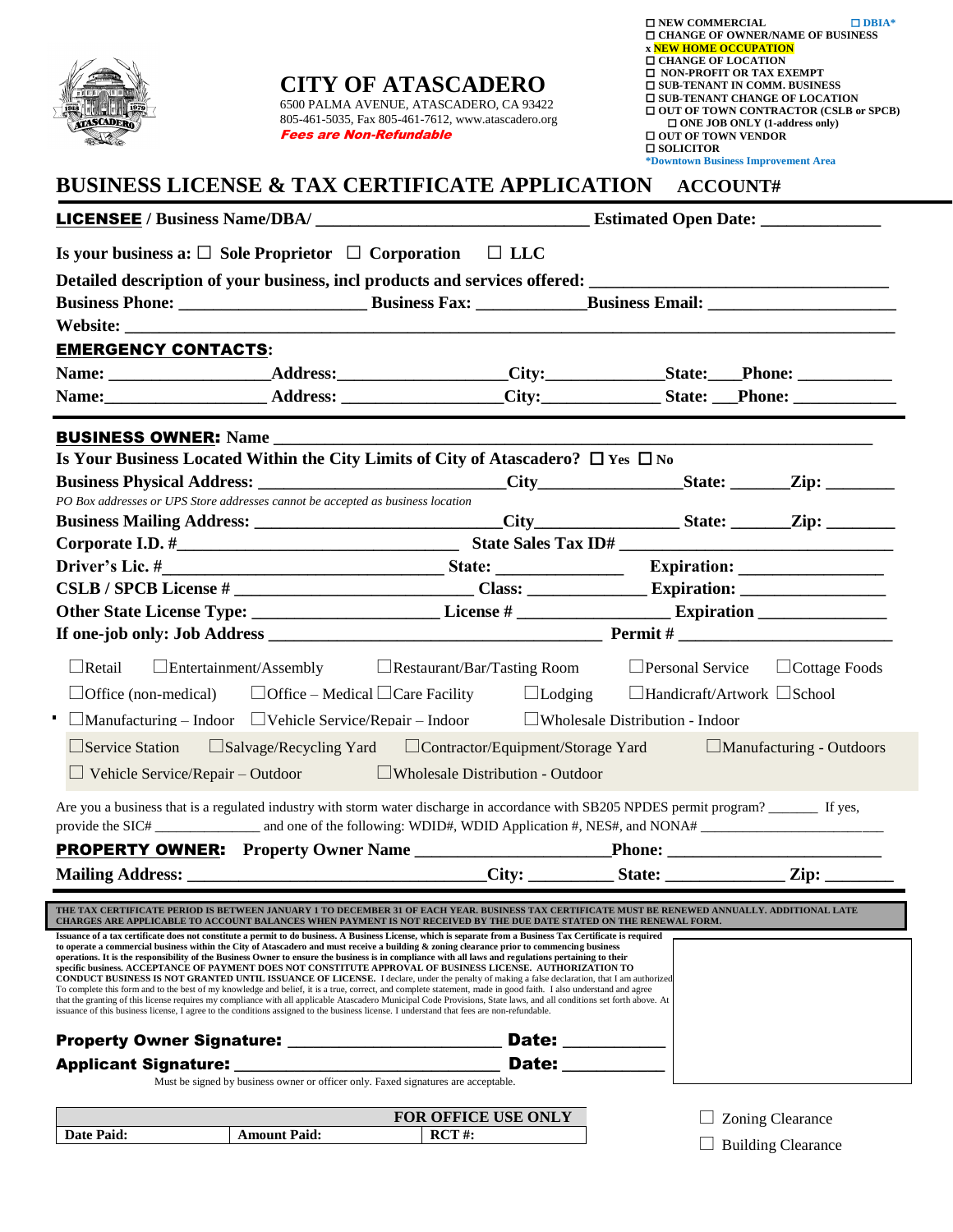

# **CITY OF ATASCADERO**

6500 Palma Avenue | Atascadero, CA 93422 (805) 461-5035 | www.atascadero.org

# **Application Fees Effective July 27, 2020**

|                                         | -г г                                                             | $-1, -1, -1$                         |
|-----------------------------------------|------------------------------------------------------------------|--------------------------------------|
| <b>CHANGE OF BUSINESS NAME OR</b>       | \$0                                                              | <b>NOTIFY THE CITY BY CALLING</b>    |
| <b>MAILING ADDRESS</b>                  |                                                                  | 805-461-5000                         |
| <b>COMMERCIAL</b>                       | <b>\$160</b> (\$106 APP FEE + \$50 TAX + \$4 ADA)                | + EMPLOYEE FEES                      |
|                                         | (Please pay \$106 to start your application)                     |                                      |
| COMMERCIAL, A, H, FIRE                  | \$295 (\$241 APP FEE + \$50 TAX + \$4 ADA)                       | + EMPLOYEE FEES                      |
| <b>SPRINKLERS</b>                       | (Please pay \$106 to start your application)                     |                                      |
| <b>COMMERCIAL CHANGE OF</b>             | \$106<br>$$106$ APP FEE)                                         | + NEW APPLICATION                    |
| PHYSICAL LOCATION                       |                                                                  |                                      |
| <b>COMMERCIAL CHANGE OF OWNER</b>       | <b>Contact us for fees</b>                                       | <b>New Application Required</b>      |
| <b>EMPLOYEE FEES</b>                    | \$10 FULL TIME                                                   | <b>\$5 PART TIME</b>                 |
| <b>HOME OCCUPATION</b>                  | \$106<br>$($77$ APP FEE + \$25 TAX + \$4 ADA)                    | + \$10 PER EMPLOYEE                  |
| <b>HOME OCCUPATION - CONTRACTOR</b>     | \$156<br>$($77$ APP FEE + $$75$ TAX + \$4 ADA)                   |                                      |
| <b>HOME OCCUPATION - CHANGE</b>         | \$77<br>$(S77$ APP FEE)                                          | + NEW APPLICATION                    |
| OF LOCATION                             |                                                                  |                                      |
| HOTEL / MOTEL / APARTMENT               | <b>APPLICATION FEE + FIRE</b>                                    | + EMPLOYEE FEES                      |
| <b>COMPLEX*/STORAGE UNIT</b>            | <b>SPRINKLER FEE + \$4 ADA FEE</b>                               | + PER ROOM/UNIT FEE FOR EACH         |
| *4 or more unit-apt. complexes require  |                                                                  | <b>ROOM OVER 10</b>                  |
| a separate business license application |                                                                  |                                      |
| <b>DOWNTOWN BUSINESS IMPROVEMENT</b>    | <b>DOUBLE TAX (IN ADDITION TO OTHER</b>                          | <b>DOUBLE EMPLOYEE FEES</b>          |
| <b>AREA</b>                             | <b>APPLICABLE TAXES AND FEES ABOVE)</b>                          |                                      |
| <b>NON-PROFIT</b>                       | <b>APPLICATION FEE ONLY + \$4 ADA</b>                            | <b>NO TAX CHARGED</b>                |
| <b>OUT OF TOWN CONTRACTOR</b>           | <b>\$156 ANNUAL</b><br>$(\$77$ APP FEE + $\$75$ TAX + $\$4$ ADA) |                                      |
| <b>OUT OF TOWN CONTRACTOR</b>           | \$131 ONE-JOB ONLY                                               | $($77$ APP FEE + \$50 TAX + \$4 ADA) |
| <b>OUT OF TOWN VENDOR</b>               | \$131<br>$(\$77$ APP FEE + $\$50$ TAX + $\$4$ ADA)               |                                      |
| <b>SOLICITOR</b>                        | \$116 (\$77 APP FEE + \$29 PER PERMIT +\$6                       | <b>1 PERSON/1 DAY ONLY</b>           |
|                                         | <b>CARD FEE PER PERSON + \$4 ADA)</b>                            | * \$6 EACH ADDITIONAL DAY            |
| <b>SUB-TENANT</b>                       | <b>\$131</b> (\$77 APP FEE + \$50 TAX + \$4 ADA)                 | + EMPLOYEE FEES                      |
| <b>SUB-TENANT CHANGE OF</b>             | <b>\$77</b> (\$77 APP FEE)                                       | + NEW APPLICATION                    |
| PHYSICAL LOCATION                       |                                                                  |                                      |

### **Application Fees**

Fees are non-refundable. Incomplete applications will not be accepted.

#### **Change of Occupancy**

If your business changes occupancy, you may need to obtain and pay for a building permit to allow for review by the Building Official and to document the change in City records. Some changes of occupancy may also require some modifications to the building, such as additional exits or the installation of a fire sprinkler system. **Cottage Food** Obtain a cottage food license from County Health (805-781-5544) prior to applying for your Home Occupation business license.

## **CSLB / Pest Control Contractors**

Please provide a copy of your CSLB pocket card. Must be current through www.cslb.ca.gov or www.pestboard.ca.gov

**Health Dept. Approval**

Required for Mobile Food Vendors, Sub-tenants in commercial kitchens, and any business selling food.

**Massage** Provide a copy of your California Massage Therapy Council license or number.

# **One Job Only for Contractors**

A one-job only business license does not apply to subdivisions or apartments with multiple addresses. Applies to one address/house only.

# **Payment -** The City accepts cash and check only (no \$100 bills please) for business license payments.

## **SB 1186 (Steinberg). Disability Access Chapter 383, Statutes of 2012 (Urgency)**

This measure seeks to increase compliance with the state's disability access laws while reducing unwarranted litigation by:

- Prohibiting demand letters from including a request for money;
- Reducing a defendant's liability for statutory damages if certain conditions are met;
- Permitting a defendant to file for a court stay and early evaluation conference under special conditions;
- Requiring commercial property owners to indicate on a lease or rental agreement whether the property has undergone inspection by a certified access specialist; and
- Requiring cities and counties to collect a \$4 fee on an applicant for a local business license and dividing that money between the local entity collecting the money (70 percent) and the state (30 percent).

## **License Certifications (Your State License# will be printed on your business license.)**

Please provide a copy of your State License # and Expiration Date. DCA issues licenses for automotive, pharmacy, fiduciary, medical board, etc. Visi[t www.dca.ca.gov.](http://www.dca.ca.gov/) **Non Profits**

Non-Profits pay an application fee + the ADA fee, but no tax with Articles of Incorporation, and/or proof of non-profit status.

### **Sub Tenants**

Subtenants are tenants that exist within a Commercial location where no fire or building inspections are required and the main tenant has already received a business license and inspection. A Commissary Agreement is required for a sub-tenant working in a Commercial Kitchen as well as a Health Dept. Certificate. **Tax Exempt**

**For a list of Business License Tax Exemptions (or businesses that may qualify to have the tax waived), contact the Community Development Dept. at 805-461- 5035. DD214 form required for Veterans.**